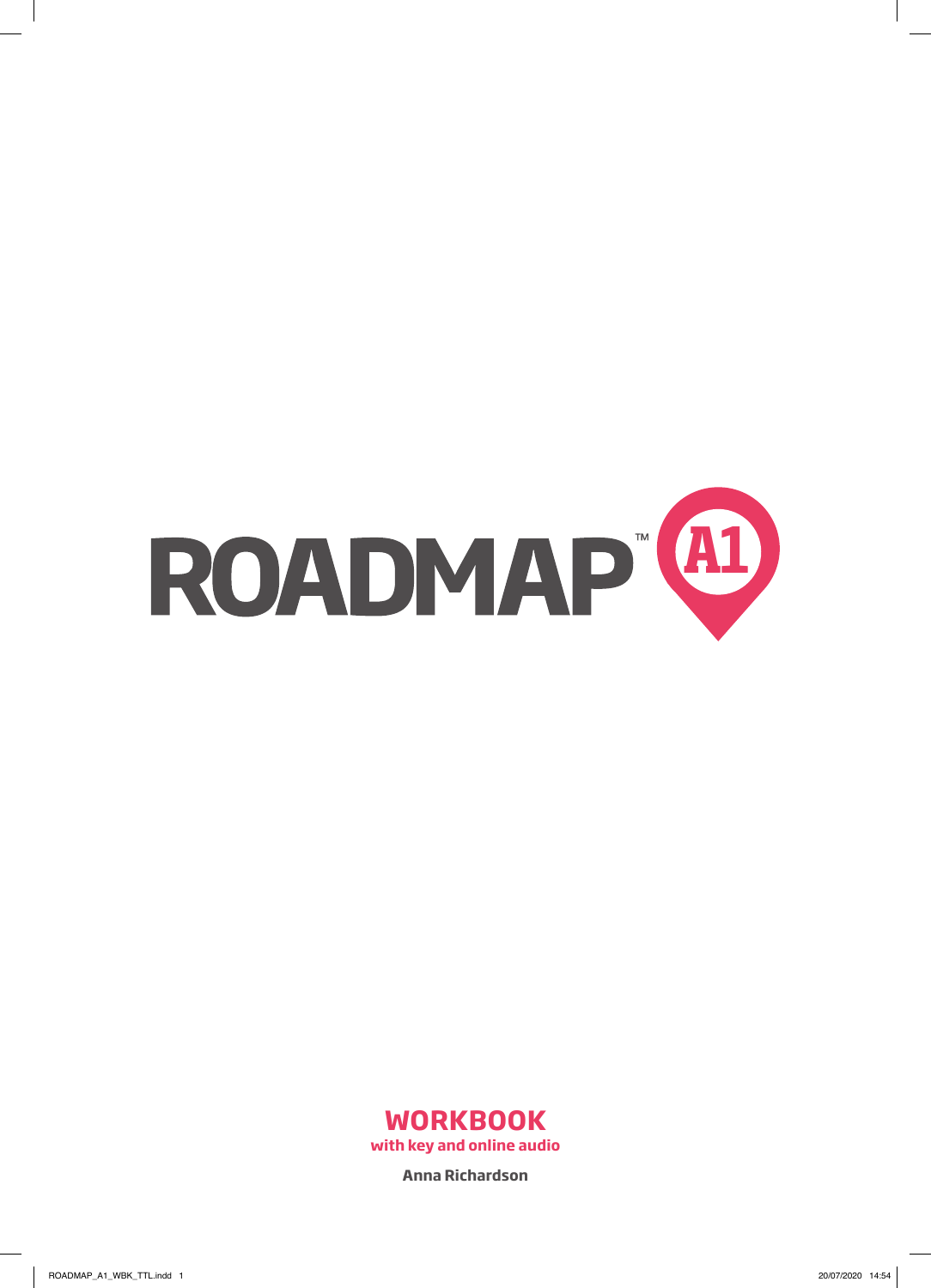

| <b>Unit 1</b> $page 4$ |                                                                              |  |  |  |  |  |  |
|------------------------|------------------------------------------------------------------------------|--|--|--|--|--|--|
| 1A                     | <b>Vocabulary</b>   countries                                                |  |  |  |  |  |  |
|                        | <b>Grammar</b> $ $ <i>be: l</i> and <i>you</i>                               |  |  |  |  |  |  |
| 1B                     | <b>Vocabulary</b>   jobs                                                     |  |  |  |  |  |  |
|                        | Grammar   be: he/she/it                                                      |  |  |  |  |  |  |
| 1C                     | <b>Vocabulary</b>   nationalities                                            |  |  |  |  |  |  |
|                        | Grammar $ $ be: you/we/they                                                  |  |  |  |  |  |  |
| 1D                     | <b>English in action</b> $\parallel$ ask for and give contact<br>information |  |  |  |  |  |  |
|                        | <b>Listening</b>   three conversations                                       |  |  |  |  |  |  |
|                        | <b>Reading</b>   Welcome to Thistle House!                                   |  |  |  |  |  |  |
|                        | <b>Writing</b> $\vert$ using capital letters and full stops                  |  |  |  |  |  |  |
|                        |                                                                              |  |  |  |  |  |  |

#### Vocabulary | family Grammar | possessive*'s*, *I*/*my*, *you*/*your*, etc. Vocabulary | everyday objects (1) Grammar | *this*, *that*, *these* and *those* Vocabulary <sup>|</sup> numbers 1–100 Grammar | question words with *be* **English in action**  $|$  pay for things in a shop Listening | a podcast Reading | Who's in your family? Writing | completing forms 2A 2B 2C 2D **Unit 2** page 10

## **Unit 3** page 16 **Unit 4** page 22

| 3A              | <b>Vocabulary</b>   places in town                                |  |  |  |  |  |
|-----------------|-------------------------------------------------------------------|--|--|--|--|--|
|                 | <b>Grammar</b>   there is/there are; singular and<br>plural nouns |  |  |  |  |  |
| $\overline{3}B$ | <b>Vocabulary</b> $\vert$ rooms and things in a home              |  |  |  |  |  |
|                 | Grammar   Is there $a/\sqrt{a}$ ? / Are there any ?               |  |  |  |  |  |
| зс              | <b>Vocabulary</b> $\vert$ describing places                       |  |  |  |  |  |
|                 | <b>Grammar</b>   position of adjectives                           |  |  |  |  |  |
| 3D              | <b>English in action</b> $\vert$ ask for and give directions      |  |  |  |  |  |
|                 | <b>Listening</b>   people talking about their towns               |  |  |  |  |  |
|                 | <b>Reading</b>   descriptions of hotels                           |  |  |  |  |  |
|                 | <b>Writing</b>   using <i>and</i> and <i>but</i>                  |  |  |  |  |  |
|                 |                                                                   |  |  |  |  |  |

| 4A | <b>Vocabulary</b>   describing people          |  |  |  |  |  |
|----|------------------------------------------------|--|--|--|--|--|
|    | <b>Grammar</b>   have/has got                  |  |  |  |  |  |
| 4B | <b>Vocabulary</b>   everyday objects $(2)$     |  |  |  |  |  |
|    | <b>Grammar</b>   have/has got: questions       |  |  |  |  |  |
| 4C | <b>Vocabulary</b>   common verbs               |  |  |  |  |  |
|    | <b>Grammar</b>   imperatives                   |  |  |  |  |  |
| 4D | <b>English in action</b> $\vert$ tell the time |  |  |  |  |  |
|    | <b>Listening</b>   Looking for Uncle loe       |  |  |  |  |  |
|    | <b>Reading</b>   information about Tokyo       |  |  |  |  |  |
|    | <b>Writing</b>   using basic punctuation       |  |  |  |  |  |
|    |                                                |  |  |  |  |  |
|    |                                                |  |  |  |  |  |

| <b>5A</b> | <b>Vocabulary</b> $\vert$ days of the week; every day activities |
|-----------|------------------------------------------------------------------|
|           | <b>Grammar</b>   present simple: <i>ll</i> you/we/they           |
| 5B        | <b>Vocabulary</b>   travel and transport                         |
|           | <b>Grammar</b>   present simple questions:                       |
|           | I/ you/ we/ they                                                 |
| <b>5C</b> | <b>Vocabulary</b> $ $ food and drink                             |
|           | <b>Grammar</b>   present simple with frequency adverbs           |
| 5D        | <b>English in action</b> $\vert$ order food and a drink          |
|           | <b>Listening</b>   travelling to work                            |
|           | <b>Reading</b> $\vert$ A day in the life of Sally Smith          |
|           | <b>Writing</b>   using correct word order                        |
|           |                                                                  |

#### **Unit 5** page 28 **Unit 6** page 34

| 6A | <b>Vocabulary</b>   time expressions                 |
|----|------------------------------------------------------|
|    | <b>Grammar</b>   present simple: he/she/it           |
| 6B | <b>Vocabulary</b>   jobs around the house            |
|    | <b>Grammar</b>   present simple questions: he/she/it |
| 6C | <b>Vocabulary</b>   skills                           |
|    | <b>Grammar</b> $ $ can/can't for ability             |
| 6D | <b>English in action</b> $\vert$ make requests       |
|    | <b>Listening</b> $\vert$ jobs around the house       |
|    | <b>Reading</b> $ $ a forum post                      |
|    | <b>Writing</b> $\vert$ using time expressions        |
|    |                                                      |
|    |                                                      |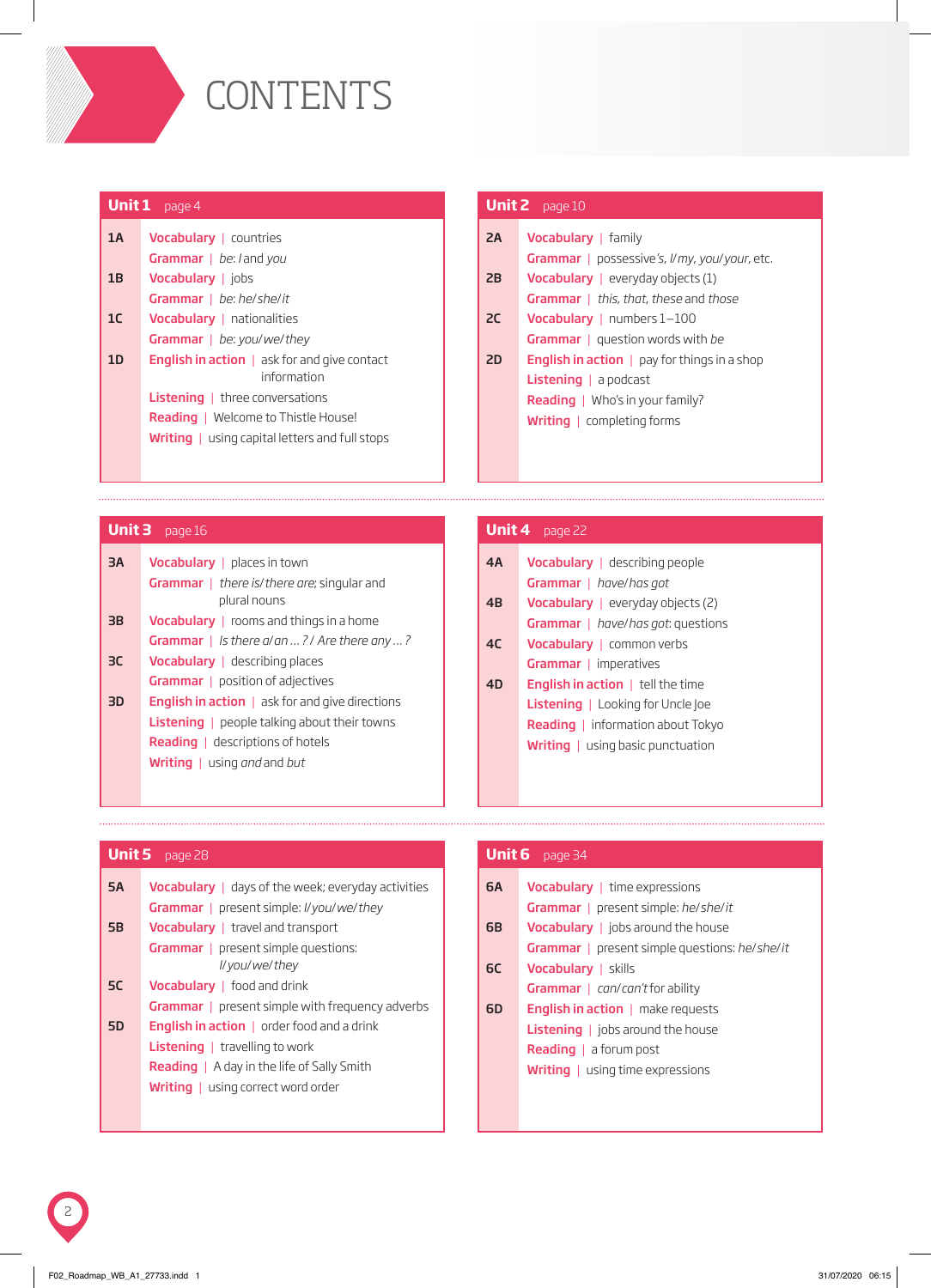|                | <b>Unit 7</b> page 40                               | Unit 8    | page 46          |
|----------------|-----------------------------------------------------|-----------|------------------|
| <b>7A</b>      | <b>Vocabulary</b>   places                          | <b>8A</b> | Vocabular        |
|                | <b>Grammar</b> $ wh\text{-}questions$               |           | Grammar          |
| 7B             | <b>Vocabulary</b>   months, dates                   | <b>8B</b> | <b>Vocabular</b> |
|                | <b>Grammar</b>   was/were; there was/were           |           | <b>Grammar</b>   |
| 7 <sup>C</sup> | <b>Vocabulary</b>   adjectives                      | <b>8C</b> | Vocabular        |
|                | <b>Grammar</b>   was/were (questions);              |           | Grammar          |
|                | there was/were (questions)                          | <b>8D</b> | English in       |
| <b>7D</b>      | <b>English in action</b> $\vert$ buy travel tickets |           | Listening        |
|                | <b>Listening</b>   people's holidays                |           | Reading $\vert$  |
|                | <b>Reading</b>   My home town $-$ now and then      |           | Writing          |
|                | <b>Writing</b> $\vert$ using sequence adverbs       |           |                  |
|                |                                                     |           |                  |

| <b>Unit 8</b> page 46 |                                                      |  |  |  |  |  |
|-----------------------|------------------------------------------------------|--|--|--|--|--|
| <b>8A</b>             | <b>Vocabulary</b>   verb phrases                     |  |  |  |  |  |
|                       | <b>Grammar</b>   past simple (regular verbs)         |  |  |  |  |  |
| 8B                    | <b>Vocabulary</b>   irregular verbs                  |  |  |  |  |  |
|                       | <b>Grammar</b>   past simple (irregular verbs)       |  |  |  |  |  |
| <b>8C</b>             | <b>Vocabulary</b>   holiday activities               |  |  |  |  |  |
|                       | <b>Grammar</b>   past simple (questions)             |  |  |  |  |  |
| 8D                    | <b>English in action</b> $ $ greet people            |  |  |  |  |  |
|                       | <b>Listening</b> $ $ a conversation about a festival |  |  |  |  |  |
|                       | <b>Reading</b>   Peter's day                         |  |  |  |  |  |
|                       | <b>Writing</b>   planning your writing               |  |  |  |  |  |
|                       |                                                      |  |  |  |  |  |

## **Unit 9** page 52

| <b>9A</b> | <b>Vocabulary</b> $ $ prepositions of place                                    |
|-----------|--------------------------------------------------------------------------------|
|           | <b>Grammar</b>   object pronouns ( <i>me</i> , <i>him</i> , <i>her</i> , etc.) |
| 9B        | <b>Vocabulary</b>   hobbies                                                    |
|           | <b>Grammar</b>   like/enjoy/love/hate + -ing                                   |
| 9C        | <b>Vocabulary</b>   learning a language                                        |
|           | <b>Grammar</b>   why and because                                               |
| 9D        | <b>English in action</b> $\vert$ make and respond to                           |
|           | suggestions                                                                    |
|           | <b>Listening</b> $ $ a podcast about learning English                          |
|           | <b>Reading</b>   Things I like!                                                |
|           | <b>Writing</b>   using because                                                 |
|           |                                                                                |

## **Unit 10** page 58

| <b>English in action</b> $\vert$ make and respond to invitations |
|------------------------------------------------------------------|
|                                                                  |
|                                                                  |
|                                                                  |
|                                                                  |
|                                                                  |

## **Audio scripts** page 64

**Answer key** page 67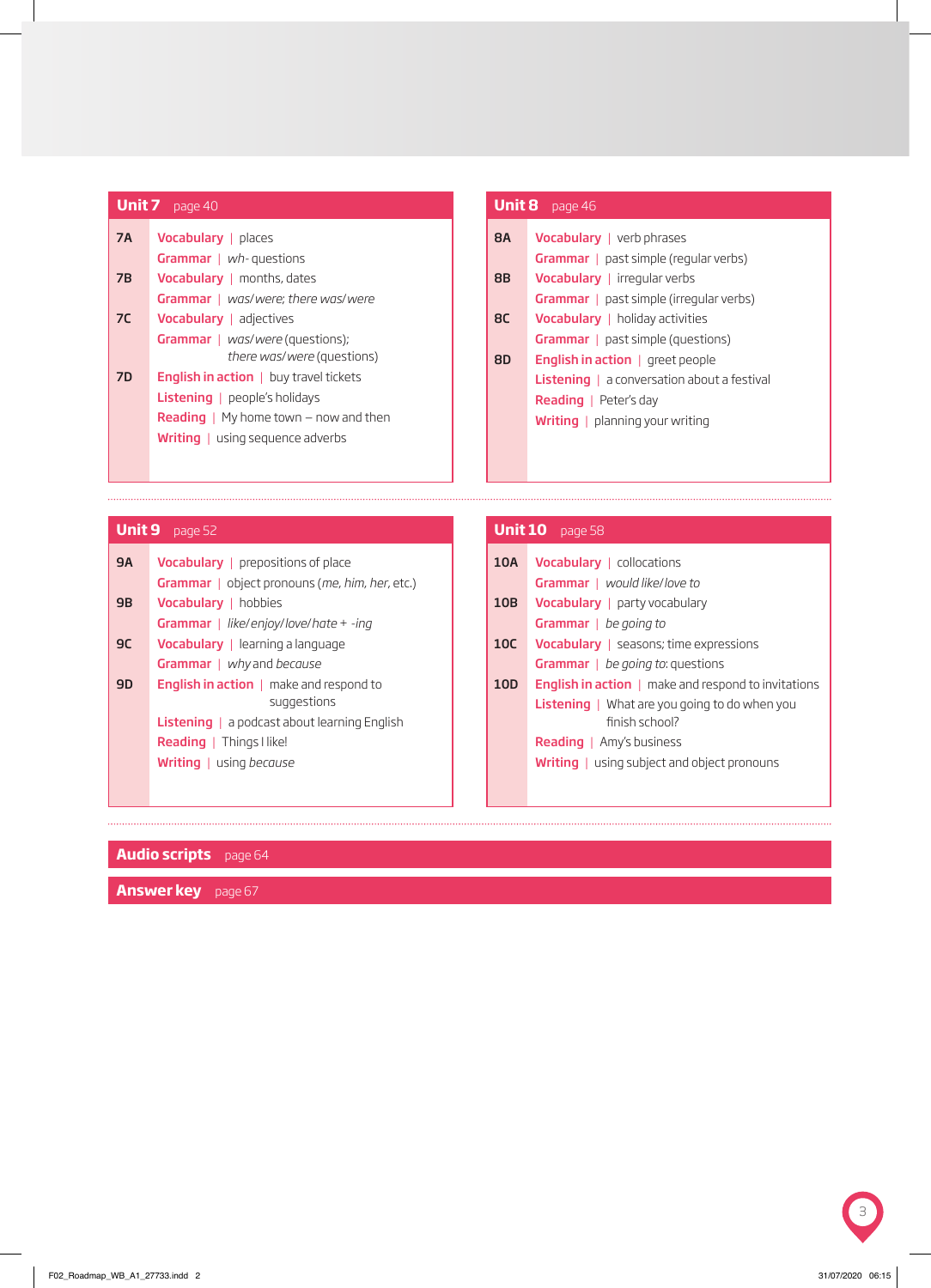

## Vocabulary

#### Countries

- **1** Put the letters in the correct order to make countries.
	- 1 aCaadn *Canada*
	- 2 oMxice
	- 3 ailnahTd
	- 4 ndaloP
	- 5 naetgnAir
	- 6 apnSi

#### **2** Write the country for each flag.



*the UK* 1



3



5 





2



4



6



#### **3** Complete the sentences with countries from Exercises 1 and 2.

- 1 Are you from S*pain* 2
- 2 I'm from A
- 3 You're from M .
- 4 Are you from P.
- 5 I'm not from C .
- 6 You aren't from J .

## Grammar

#### *be*: *I* and *you*

#### **4** Put the words in the correct order to make sentences or questions.

1 you /  $\lambda$  / Are / ? *Are you John?*

.<br>Listo este

- 2 Turkey / I'm / from .
- 3 late / You / aren't .
- 4 from / Where / you / are / ?
- 5 not / teacher / I'm  $/ a$ .
- 6 on / Am / time /  $1/$ ?
- 7 Canada / you / Are / from / ?
- 8 not / I'm / from / UK / the.

#### **5** Correct the conversations.

| 1 Where is you from Inés?              |
|----------------------------------------|
| <u>Where <b>are</b> you from Inés?</u> |
| I'm from Mexico.                       |
| 2 A: Are you a student?                |

- B: No, I not.
- 3 A: Am I late? B: No, you not.
- 4 A: Are you Mehmet? B: Yes, I are.
- 5 A: Am you from Turkey?
	- B: No, I'm not.
- 6 A: Are you from the US? B: Yes, I'm.
- 7 A: Where are you from? B: I from Spain.
- 8 A: You are a teacher?

B: No, I'm a student.

#### **6** Complete the answers with the correct form of *be*. Use short forms.

1 Are you from Poland? Yes, . *I am*

- 2 Are you a doctor? No, .
- 3 Am I late? No, .
- 4 Are you the teacher? Yes, .
- 5 Am I on time? No, \_\_\_\_\_\_\_\_\_\_\_\_\_\_.
- 6 Are you from Spain? Yes, .

4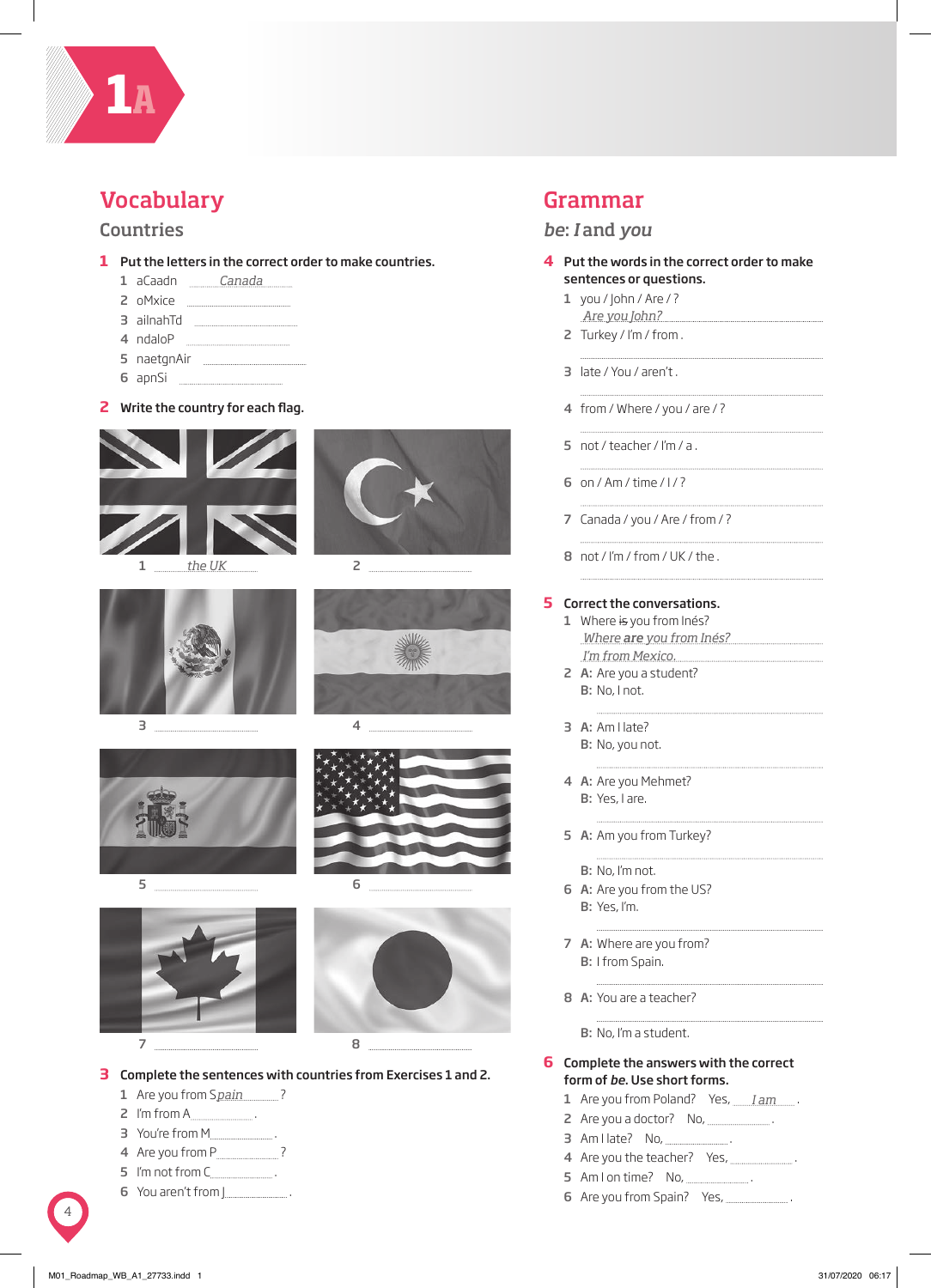

## Vocabulary

#### **Jobs**

- **1** Complete the names of the jobs.
	- 1 d<u>o</u>ct<u>o</u>r

 $5 n$  n  $rs$ 

- 2  $t_{-}$ i d $_{-}$ v $_{-}$ r 6  $f_{-}t_{-}a_{-}l p_{-}y_{-}r$
- $3 p_l t$  $7 \circ_{-}$ ic  $_{-}$  w  $_{-}$ rk  $_{-}$
- 4 s \_ \_ ool te \_ \_ he \_ 8 f \_ \_ m \_ r

**2** Find eight jobs in the word search. Words are across and down.

| C | 0 | R | S | R | F | Α | S | S | C | D | U | P | W |
|---|---|---|---|---|---|---|---|---|---|---|---|---|---|
| B | 0 | F | Α | Ν | G | D | 0 | C | Τ | 0 | R | C | L |
| 0 | S | J | V | D | Α | 0 | L | Н | I | F | Α | R | М |
| L | Ν | Н | Χ | J | Ν | U | S | 0 | F | F | I | D | Е |
| Q | U | P | Κ | D | E | М | G | 0 | 0 | I | L | S | Τ |
| Ζ | R | P | Β | 0 | Χ | Ε | Υ | L | Τ | С | Ε | L | Α |
| Н | S | F | L | F | Κ | Е | R | Τ | B | Е | L | Υ | Χ |
| Ν | Е | М | 0 | 0 | W | D | E | E | L | W | Y | R | T |
| G | L | P | I | L | 0 | Τ | L | Α | P | 0 | S | F | D |
| S | C | Κ | Ε | R | R | D | Α | С | 0 | R | Ν | Ν | R |
| S | D | F | Α | R | М | Е | R | Н | I | Κ | D | Χ | I |
| M | A | Ν | G | C | R | Τ | A | E | 0 | Е | L | L | V |
| I | B | S | L | Κ | Ζ | Τ | Α | R | Ρ | R | W | B | Ε |
| F | 0 | 0 | Τ | Β | Α | L | L | Ρ | L | Α | Υ | Ε | R |

#### **3** Write the jobs.





4











## Grammar

#### *be*: *he*/*she*/*it*

#### **4** Correct the sentences.

- 1 David isn't from Mexico, it's from Spain. *David isn't from Mexico, he's from Spain.*
- 2 Sarah are a teacher.
	-
- 3 He is a doctor?
- 4 A: Is Pablo a pilot? B: No, he aren't.
- 5 Where Isabel is from?
- 
- 6 She aren't a farmer.
- 7 A: Is Peter from the US? B: Yes, he are.

8 It are a small hospital. 

#### **5** Rewrite the sentences using short forms.

- 1 Kate is from the UK. *Kate's from the UK.*
- 2 John is not a doctor.

- 3 It is not a small office.
- 4 Where is James from?
- 5 It is a small school.
- 6 He is a taxi driver.

#### **6** Write sentences or questions with the correct form of *be*. Use short forms.

- 1 he / not / a teacher. *He isn't a teacher.*
- 2 she / from / Italy?
- 3 it / a small hospital?
- 4 she / from / Poland.
- 5 it / not / a small school.
- 

- 6 she / not / a pilot
- 7 he / a nurse.
- 8 where / she / from?

5

6



.<br>Listo de la provincia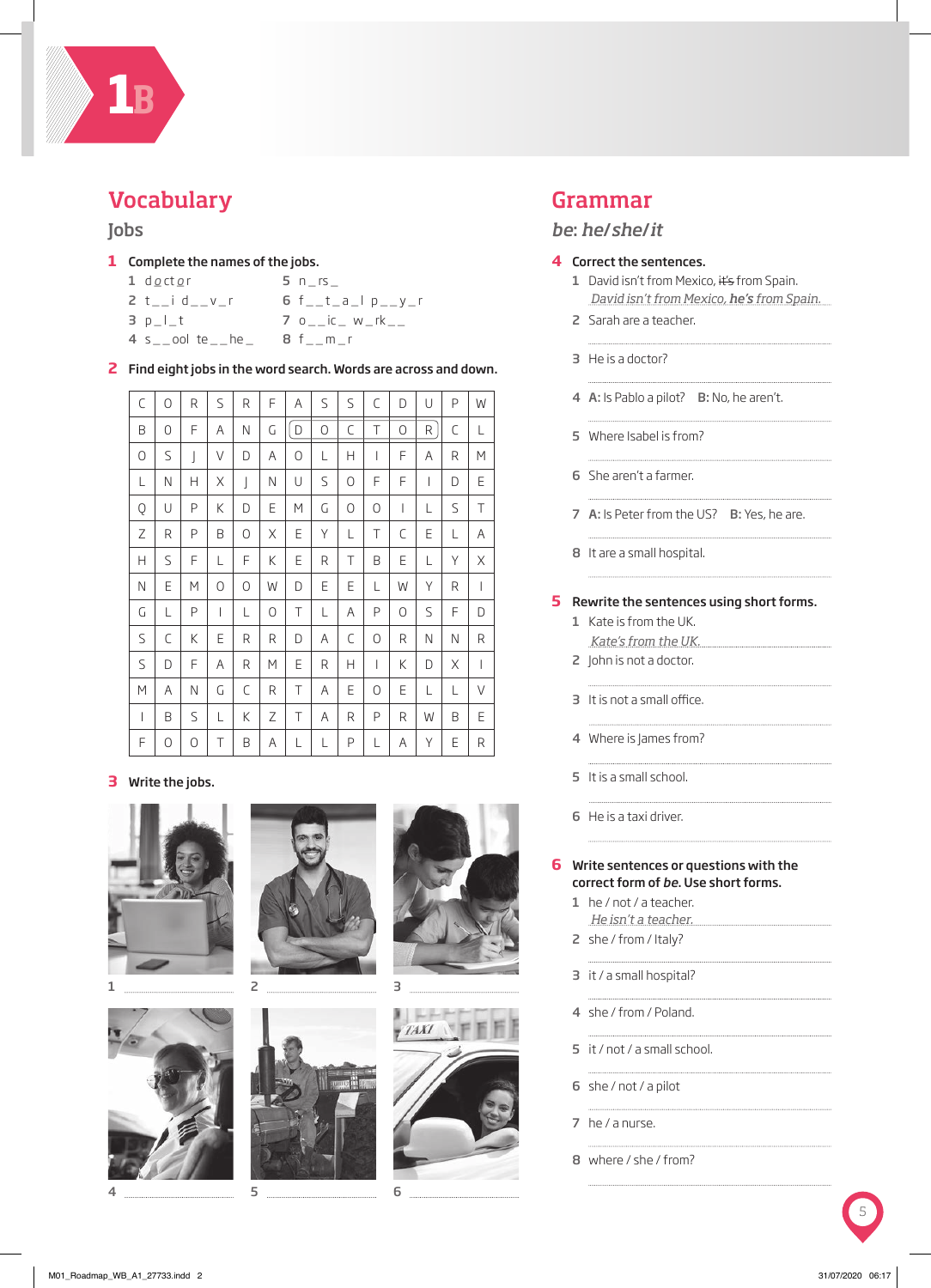

# **Vocabulary**

#### **Nationalities**

**1** Complete the table with countries and nationalities.

| <b>Countries</b> | <b>Nationalities</b> |  |  |  |  |
|------------------|----------------------|--|--|--|--|
| Canada           | Canadian             |  |  |  |  |
| Spain            |                      |  |  |  |  |
|                  | Turkish              |  |  |  |  |
| Mexico           |                      |  |  |  |  |
|                  | American             |  |  |  |  |
| Poland           |                      |  |  |  |  |
| Japan            |                      |  |  |  |  |
|                  | <b>British</b>       |  |  |  |  |
| Argentina        |                      |  |  |  |  |
|                  | Thai                 |  |  |  |  |
| <b>Brazil</b>    |                      |  |  |  |  |
|                  | Italian              |  |  |  |  |

#### **2** Choose the correct alternatives.

- 1 He's from *the US* / *American*.
- 2 We aren't *Polish* / *Poland*.
- 3 They aren't *Mexico* / *Mexican*.
- 4 Are they from *Brazilian* / *Brazil*?
- 5 He's from *Canadian* / *Canada*.
- 6 We're *Italian* / *Italy*.
- 7 Are you from *Argentina* / *Argentinian*?
- 8 We're from the *UK* / *British*.
- 9 Are they from *Turkish* / *Turkey*?
- 10 We aren't from *Spain* / *Spanish*.
- 11 She's from *Thai* / *Thailand*.
- 12 It's the *Japan / Japanese* flag.

#### **3** Complete the conversations with a country or nationality from Exercise 1.

- 1 A: Where are you from? B: We're from <u>Japan \_\_\_\_</u>\_\_
- 2 A: Are you American? B: No, we're A .
- 3 A: Are you from Turkey? B: No, I'm S .
- 4 A: Where is she from? B: She's from C .
- 5 A: Are they from the US? B: No, they're B .
- 6 A: They're from Mexico. B: Wow! We're M , too.

## Grammar

#### *be*: *you*/*we*/*they*

#### **4** Choose the correct alternatives.

- 1 They *aren't* / *are* from Turkey. They're Spanish.
- 2 We *are* / *is* student nurses.
- 3 They *is* / *are* football players.
- 4 Who *are* / *am* they?
- 5 We *isn't* / *aren't* housemates.
- 6 Where *is* / *are* you from?
- 7 *Are* / *Is* you a doctor?
- 8 *Is* / *Are* Sam and I in the same class?

#### **5** Complete the sentences with the correct form of *be*. Use the words in brackets and short forms.

- 1 They aren't British (not / British).
- 2 Where ? (they / from)
- 3 ? (you / friends)
- 4 Who ? (the boys)
- 5 We . (not / Turkish)
- 6 Harry and I <u>**with the contract of the Harry and I**</u> . (not / nurses)

#### **6** Complete the conversations. Use short forms.

- 1 A: Maria and Anna / sisters? B: No, / housemates. *Are Maria and Anna sisters?*
- 2 A: you and Simon / Spanish? *No, they're housemates.*

- 
- B: No, / from Argentina.
- 3 A: Who / they?
	- B: They / my friends.
- 4 A: we / late?
	- B: No, / on time.

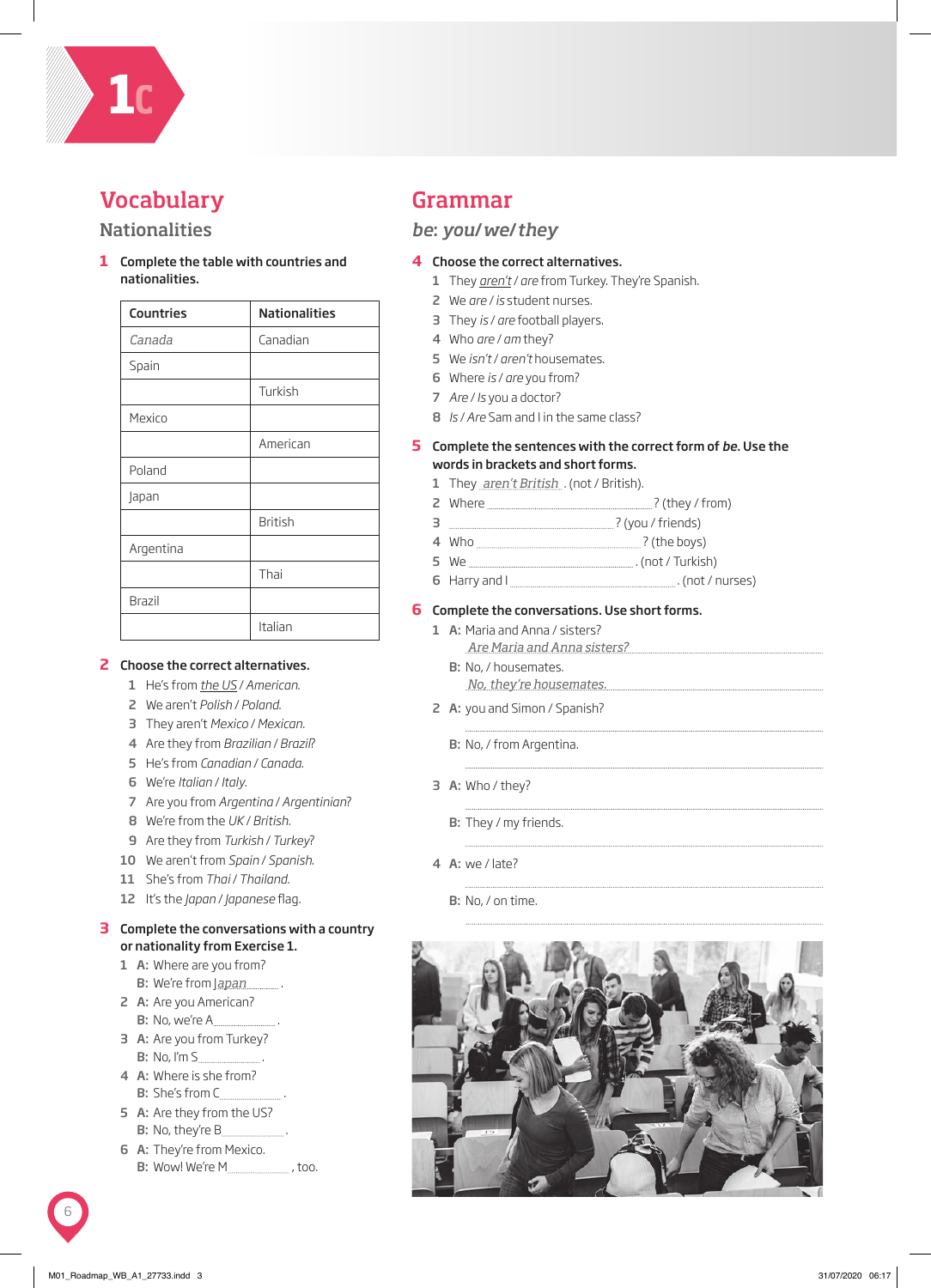

## English in action

## Ask for and give contact information

#### **1** Match questions 1–6 with answers a–f.

- 1 What's your phone number? *d*
- 2 Sorry, can you say that again?
- 3 What's your name?
- 4 How do you spell your family name?
- 5 What's your email address?
- 6 How do you spell your first name? \_\_\_\_\_\_
- a It's Lucia Hernandez.
- b It's hernandez.lucia@fastmail.com.
- c L-U-C-I-A.
- d It's 07781 325 768.
- e Yes, 07781 325 768.
- f H-E-R-N-A-N-D-E-Z.

#### **2** Correct the questions.

- 1 What your first name? *What's* your first name?
- 2 What's you family name?
- 3 How's your phone number?
- 4 What's your email number?
- 5 How you spell that?
- 6 Me family name is Demir.
- 7 My phone number are 07820 511 370.
- 8 Sorry, can your say that again?

#### **3** Write questions for these answers. Use short forms.

- 1 *What's your name?* It's Jane Bernard.
- 2 J-A-N-E.
- 3
- B-E-R-N-A-R-D.
- 4 It's 07110 331 288.
- $5$
- Yes, 07110 331 228.
- 6

It's jane\_bernand@mymail.com.



## Listening



#### **1 b** 1.01 Listen to three conversations. Match conversations 1–3 with the places.

a hospital a language school an international conference

#### **2** Listen again. Tick (✓) the jobs you hear.

| student         |
|-----------------|
| nurse           |
| doctor          |
| football player |
| pilot           |

 $\mathcal{L} = \mathcal{L}$ 

i sa kacamatan

| manager       |  |
|---------------|--|
| taxi driver   |  |
| teacher       |  |
| office worker |  |
| farmer        |  |

## **3** Complete the table.

| <b>Name</b> | <b>Nationality</b> | Job            |
|-------------|--------------------|----------------|
| Lucia       | Argentinian        | student        |
| Gosia       | Polish             |                |
| Maria       |                    |                |
| David       | Brazilian          |                |
| Sarah       |                    | student doctor |
| Pete        |                    |                |
| Cristina    |                    | manager        |
|             |                    |                |

#### **b** Listen again and check.

#### **4 a** Are the sentences true (T) or false (F)?

- 1 Gosia is from Warsaw. *F*
- 2 It isn't Lucia's first time in the UK.
- 3 The teacher is from Canada.
- 4 It is Maria's first day.
- 5 Maria is from São Paolo.
- 6 Pete is from London.
- 7 Pete is a is teacher at a university in Manchester. \_\_\_\_\_\_
- 8 Cristina is a manager at a university in Madrid.

#### **b** Listen again and check.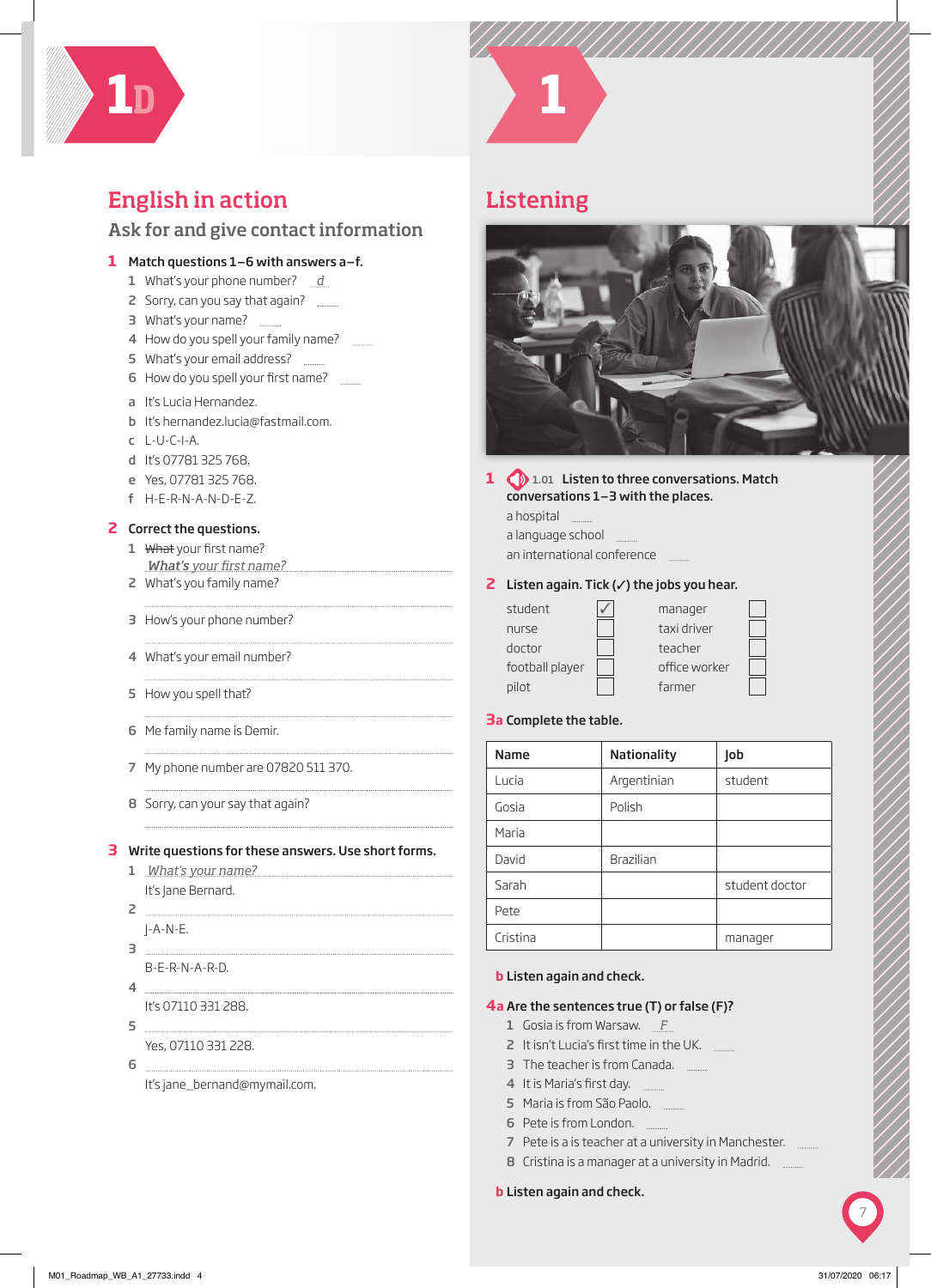## Reading

**1**

- **1** Read the webpage. Choose the correct options, a, b or c.
	- 1 Thistle House is a ...
		- a university
		- b language school
		- c hotel
	- 2 It is in  $\frac{1}{2}$ .
		- a London
		- b Melbourne
		- c Edinburgh

#### **2** Write the answers.

- 1 Who is from South Korea? *Mi Na*
- 2 Who is an office worker?
- 3 Who is Brazilian?
- 4 Who is Canadian?
- 5 Who is a pilot? <u>\_\_\_\_\_\_\_\_\_\_\_\_\_\_\_\_\_</u>
- 6 Who is a manager?
- 7 Who is from New York?
- 8 Who is British? **Election** 2008
- 9 Who is Italian?
- 10 Who is a nurse? **manually manually manually with a**

#### **3** Are the sentences true (T) or false (F)?

- 1 Thistle House is a small school. *F*
- 2 Edinburgh is in the US.
- 3 The students come from a lot of different countries.
- 4 The teachers are all British.
- 5 The manager is from Edinburgh.
- 6 Steve and Jenny are both Canadian.
- 7 Samira isn't a teacher.
- 8 Mi Na and Matteo are students.

#### **4** Read the webpage again. Find six jobs, five countries and two nationalities.

, ,

1 lobs

 , *student* , , *teacher* , 2 Countries , , *Canada*

3 Nationalities

, *English* 

# Welcome to Thistle House

Thistle House is a large English language school. It is in the centre of Edinburgh in the UK. Our students and teachers come from all over the world.



Hi! I'm Lesley. I'm the manager of Thistle House. I'm not from Edinburgh. I'm from London in the UK.

. . . . . . . . . .

Hello, we're teachers here! I'm Steve. I'm from Vancouver in Canada. Jenny is American. She's from New York.



Hi, we're students here. I'm Mi Na and I'm from South Korea. Matteo is from Italy. I'm a nurse and Matteo's a pilot. . . . . . . . . . . . . . . . . . . . .

Hi, I'm Gabriela. I'm from Brazil. I'm an office worker at Thistle House. House.